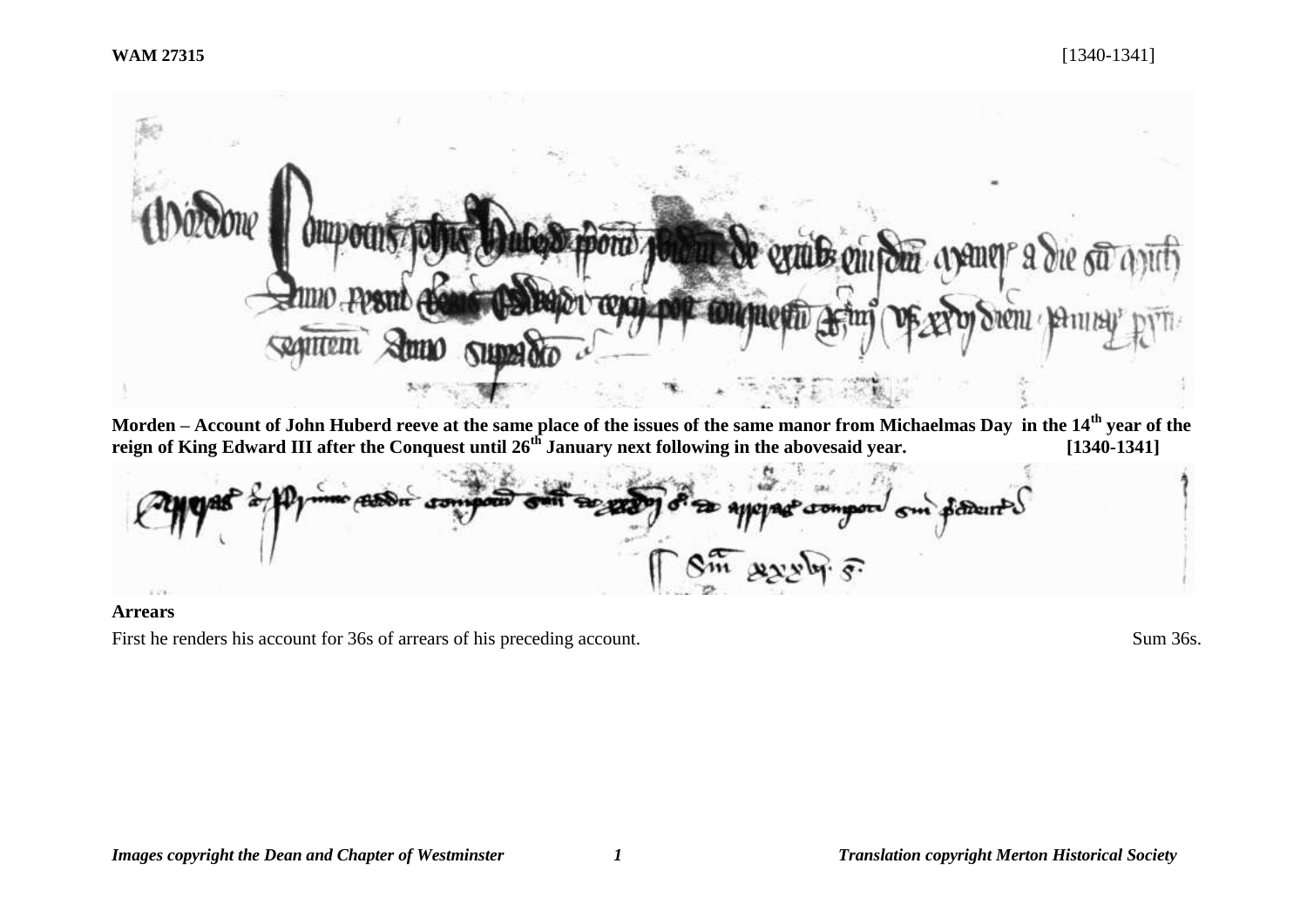

### **Rent of assize and farms**

The same answers for 18s 0½d from rent for the Christmas term. And for 10d from farm of land called Wolfarduscroft for the said Christmas term. Sum  $18s\;10d$ .  $\text{Sum } 18s\;10d$ .



# **Corn and livestock sold**

The same answers for 4s 7d <sup>5s 6d</sup> for 1 quarter 3 bushels wheat sold, <del>for each [quarter] 3s 4d.</del> And for 7s for 1 ox sold because infirm. And for  $15d^{20d}$  for 5 piglets of issue sold, price of each 4d. And for  $3s$  9d <sup>4s 4½d</sup> for 15 geese sold, price of each  $3\frac{1}{2}d$ . And for  $10d^{12d}$  for 4 capons sold, price of each  $3\frac{1}{4}d$ . And for 19s  $\frac{3}{4}d$  received for 5 quarters 5 bushels wheat sold to purveyors of the Duke of Cornwall. And for 15d for 10 hens sold to purveyors of the lord king. Sum 39s 10<sup>1/4d.</sup>

l *\* The total ought to be 18s 10½d.*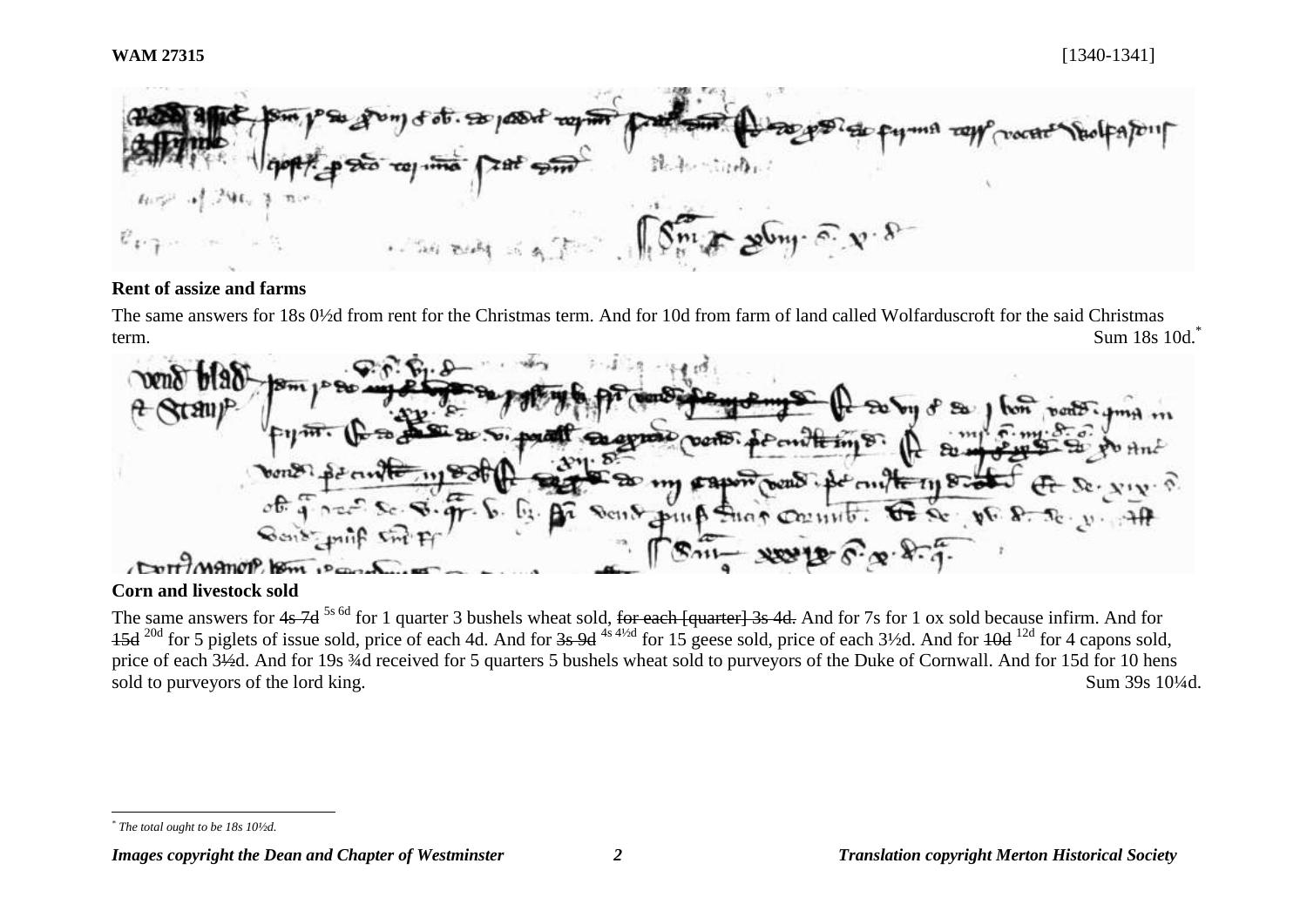

**Issues of the manor**

The same answers for 18d for the farm of 12 hens for the period of the account. Sum 18d.



# **Fines and profits of the Court**

The same answers for 2s 6d for the Court held the Wednesday next after the feast of St Leonard. Sum 2s 6d.



**Sold at the audit** 

And for 21s 4<sup>1/2</sup>d for things sold at the audit as appears on the outside. Sum 21s 4<sup>1/2d.</sup>

 $.50.$ 

**Sum Total Receipts with arrears: £6 0¾d.**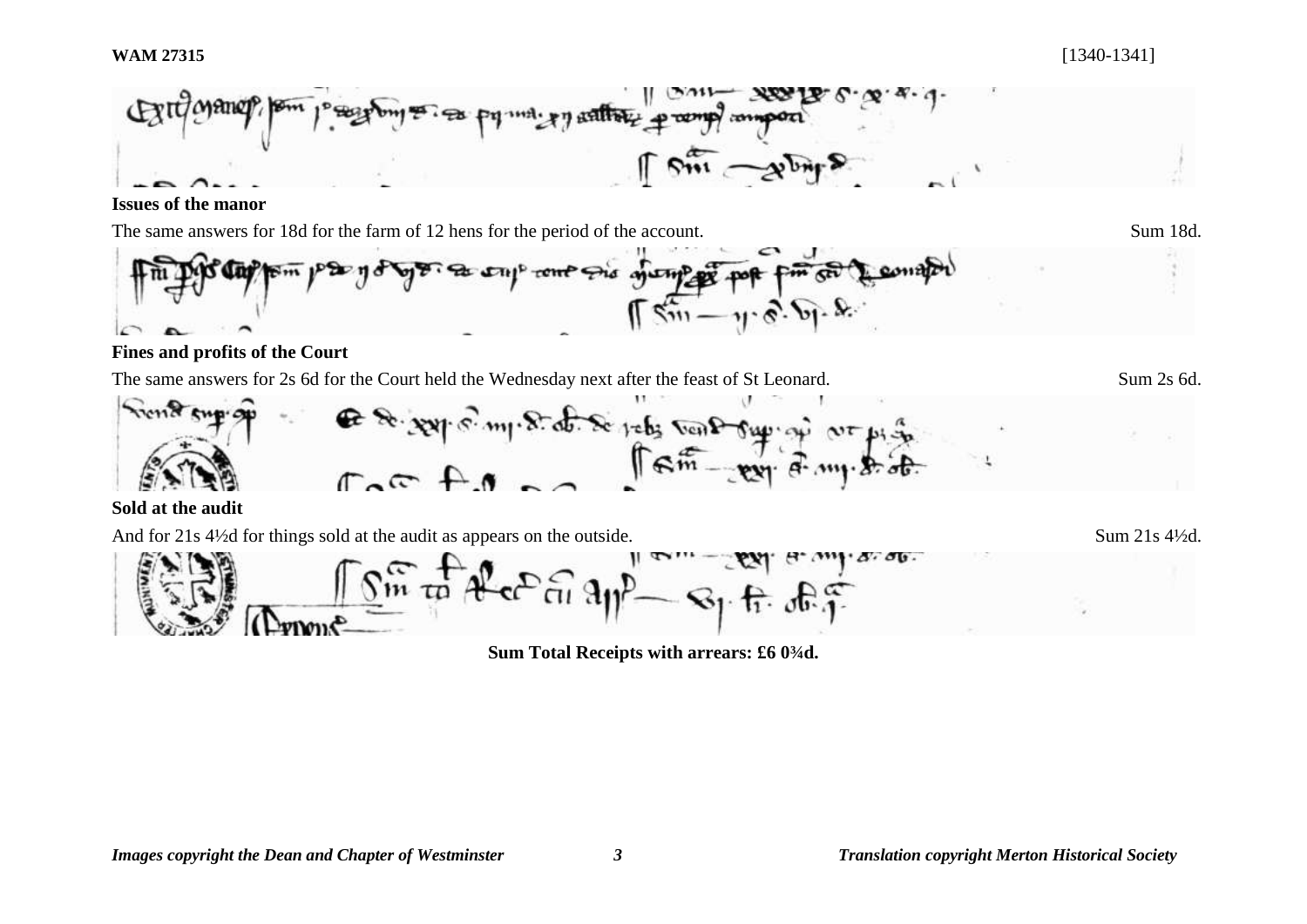

#### **EXPENSES**

# **Quittances and rent paid**

First he accounts in quittance of rent of 1 reeve for the Christmas term 6d. In default of rent of 7 acres land formerly Robert Fabian because in the lord's hand for the said term 7d. In rent paid to John de Kenewardeslee for land at Gilnehelde for the said term 12d. 2s 1d.



# **Cost of ploughs and carts**

Also paid to the smith for fitting the ironwork of 2 ploughs for the period of the account 3s 6d. In 2 clouts with nails bought for carts 2d. In 1 strake [*extr' ?* = *estracus* = *stracus*] bought 1d. In grease bought 1d. In shoeing 2 carthorses 4d. Sum 4s 2d.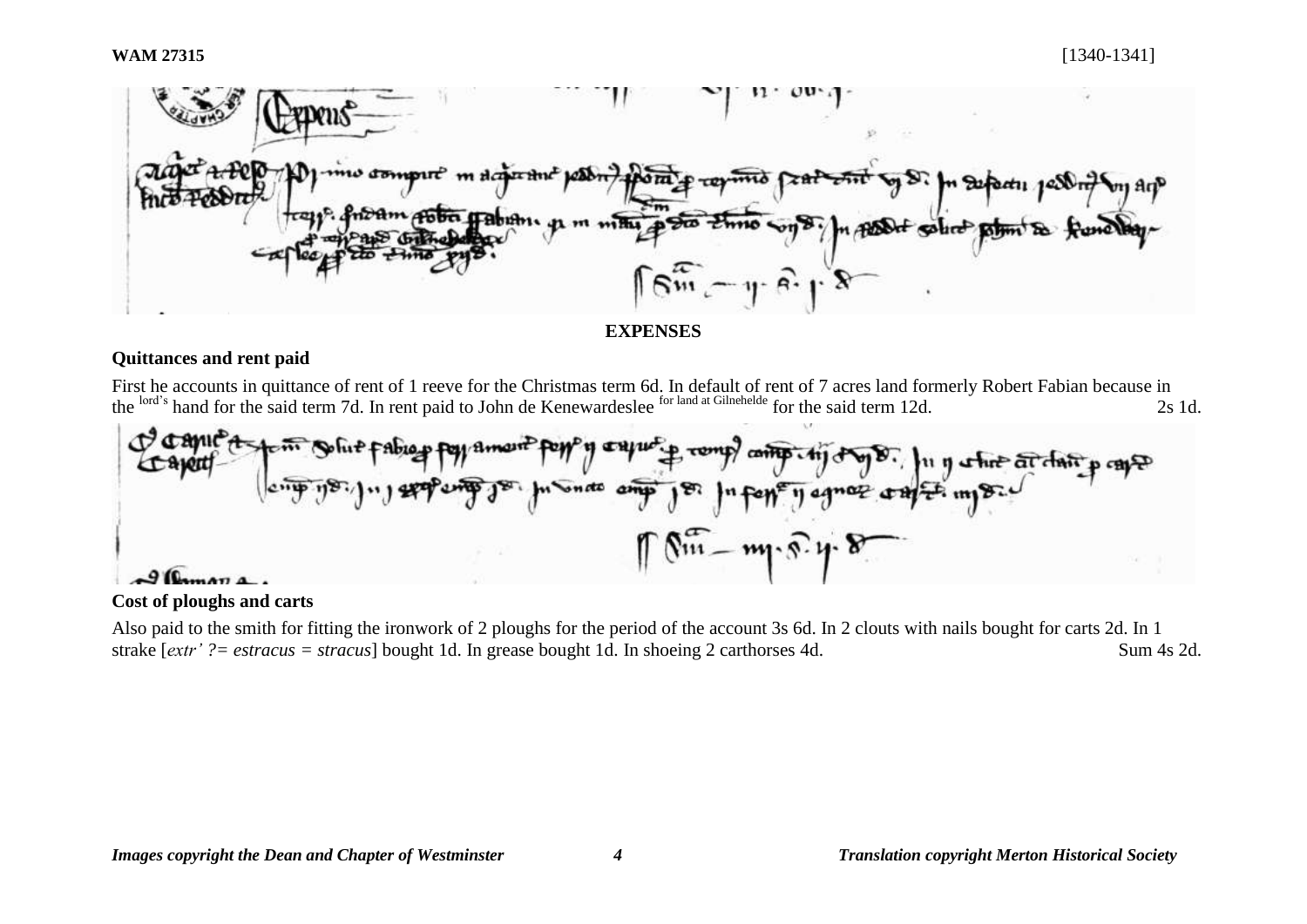$\sigma$  Goma grant boman a as HD capients 1" J pap of pendent payalons. ong Sing &? In bift arrivered.  $\int \sin^{-1} \theta x e^{x}$ 

#### **Costs of building and of the mill**

Also in 1 roofer hired for 6 days to roof over the hall, byre and over 1 piece of wall at the pound/pinfold<sup>†</sup> 18d, taking per day 3d. In 1 assistant for the same for the said days 6d, taking per day 1d. In 1 basket bought for the mill 2d. In 1 pair trundle-wheels bought for the mill 8d. In sharpening bills 1d. Sum 2s 11d.



#### **Petty necessities**

l

Also in  $\frac{1}{2}$  bushel salt bought 3d. In making  $5^4$  bushels oats into meal 2½d. Also in food and oblations for servants on Christmas day 14d. In 1 basket bought for bringing corn to the winnowing 6d. In 1 wheelbarrow bought 5d. In 1 basket bought for keeping oatmeal 3d. Sum 2s 9d.

*<sup>†</sup> Walls were sometimes thatched to protect them from bad weather in the winter (Dr M Page November 2005)*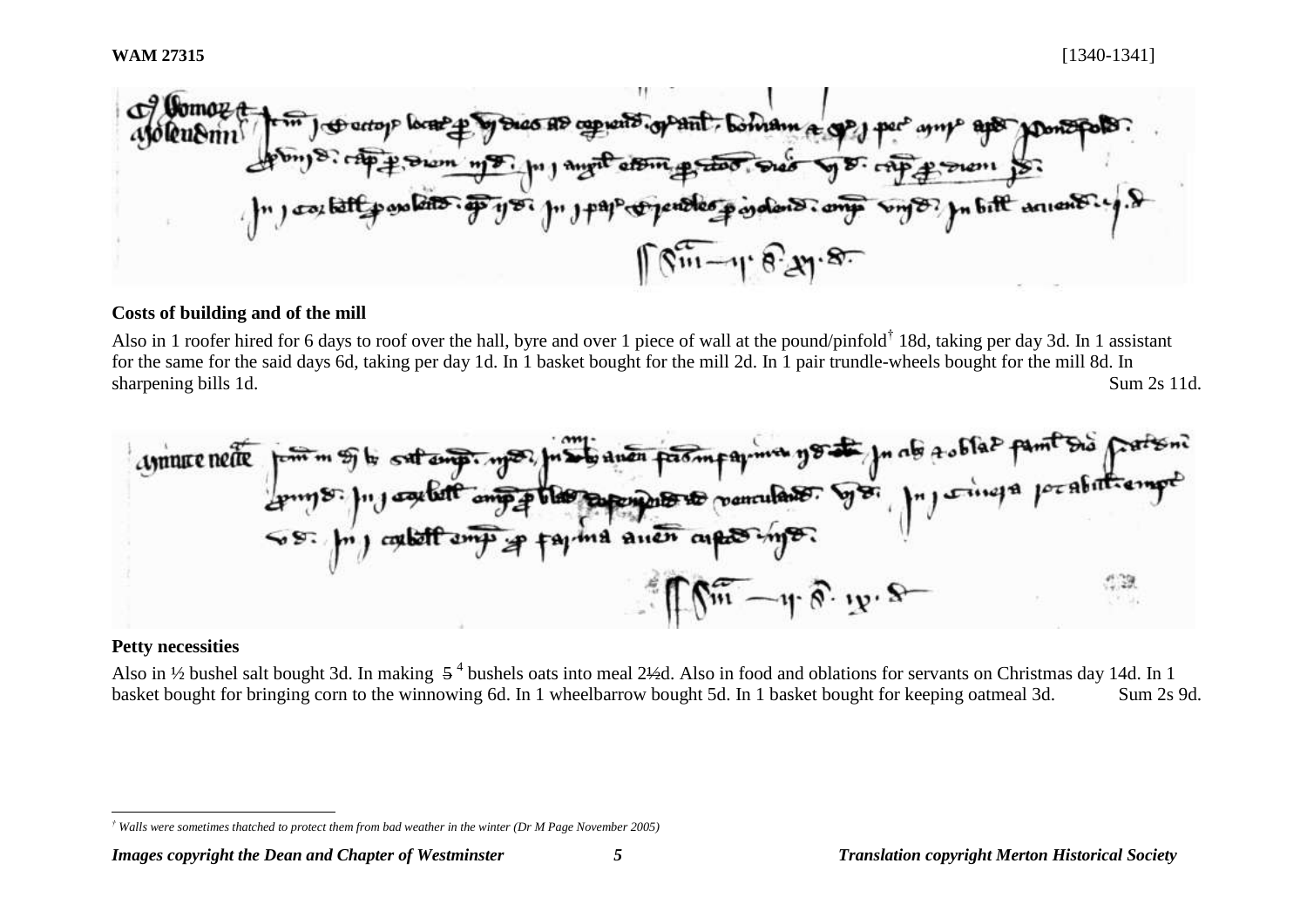

# **Threshing**

Also in threshing 70 quarters 3 bushels wheat and 6 quarters 1 bushel rye by piece-work 17s, giving for 9 bushels 3d. In threshing 10 quarters barley by piece-work 16¾d,<sup>‡</sup> per 9 bushels 2d. In threshing 5 quarters oats by piece-work 4¼d, per 9 bushels 1d. In winnowing half the total corn by piece-work 10d, per  $9^{$  bushels  $1/4d$ . Sum 19s 8d.



#### **Stipends**

Also in stipend of 1 carter and 4 servant ploughmen and 1 dairy worker for the Christmas term 3s, each of them taking 6d. Sum 3s.



#### **Expenses of Bailiff and visitors**

Also in expenses of brothers R Bibi, J Torinton and J Baars auditors 6s by 1 tally. In expenses of brother R de Wynton bailiff for his coming 8s  $4\frac{1}{2}$ d by 1 tally. In expenses of the same and John Baars for taking a view of the account 5s 3d by 1 tally.<sup>§</sup> Sum 19s 7½d.

l *‡ This ought to be 17¾d, and the Sum assumes this.*

*<sup>§</sup> i.e. the mid-term accounting process*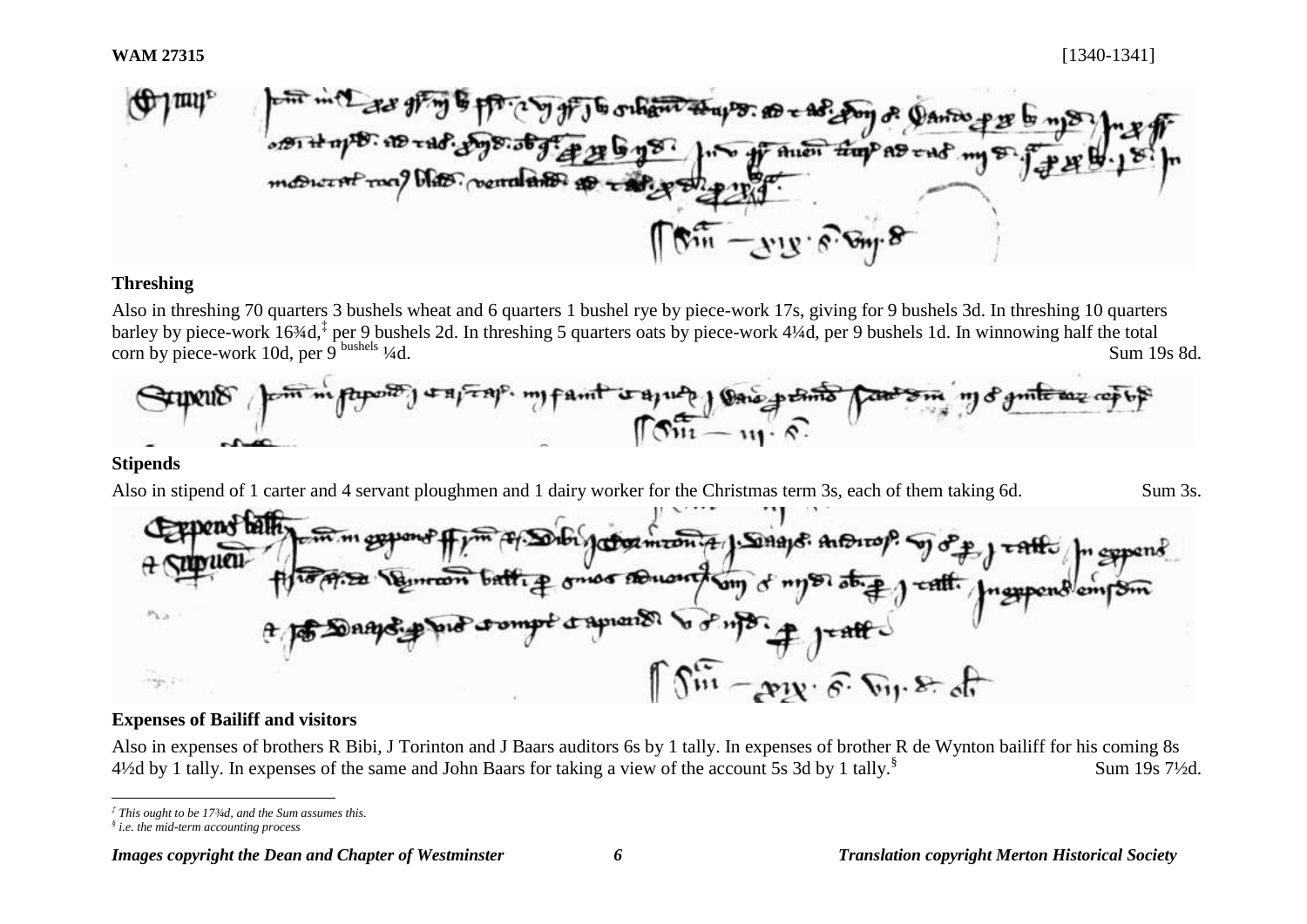

# **Foreign Expenses**

Also in expenses of men of Earl Warenne tarrying at the same place around the feast of the Epiphany of the Lord for not making distraint in the manor 12d. In carrying corn from Lambeth as far as Westminster 6d. Given to the taker of the Queen's wheat for not taking the lord's wheat in the manor 2s. Sum 3s 6d.



#### **Cash payments**

Delivered to Richard Edward reeve at the same place after himself for rent and farm for the Christmas term 10s 5½d Delivered to the same 6s 8d. Sum 17s 1½d.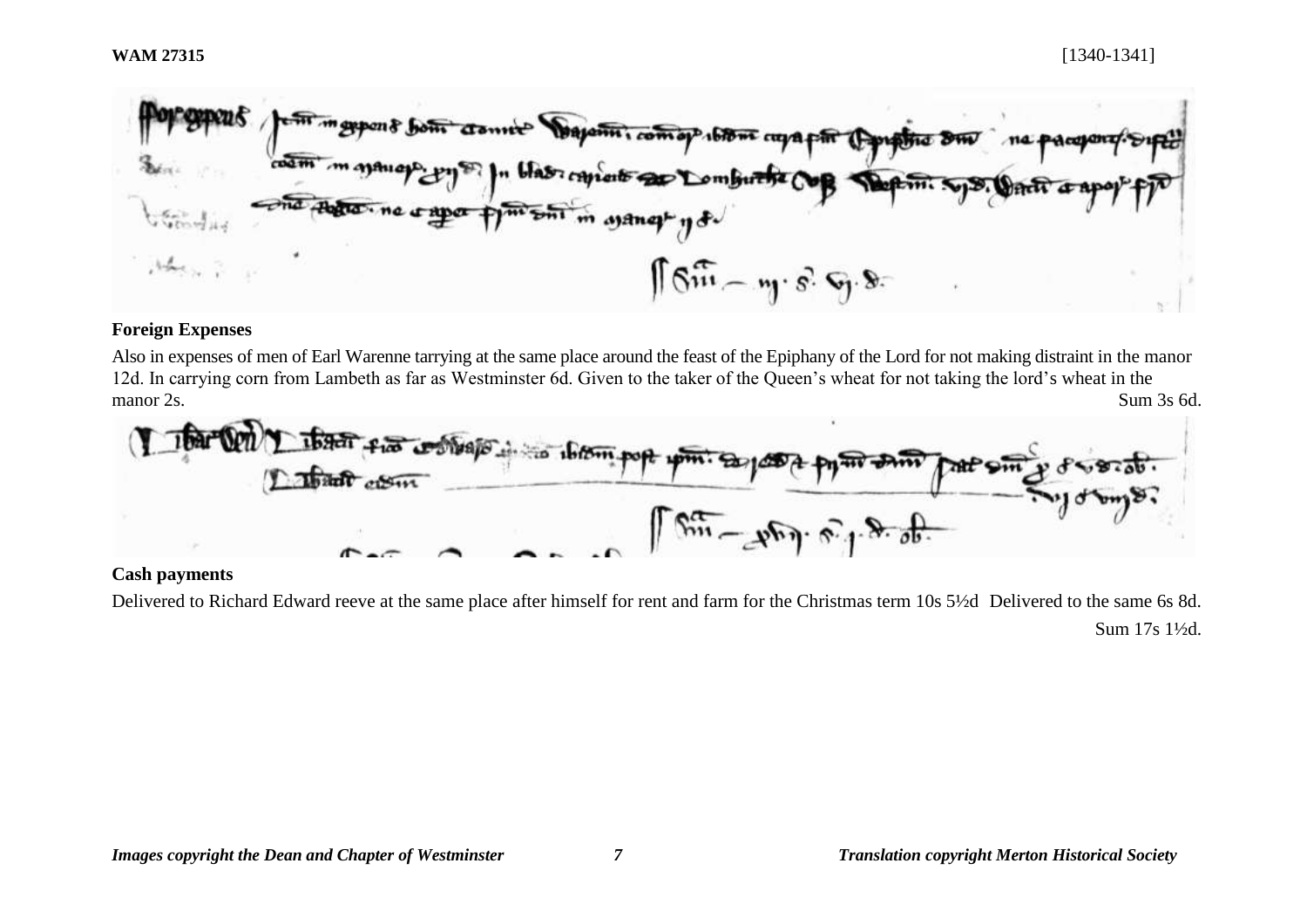$\int \sqrt{m} \, \phi m \, \phi m^2 \, m^2 \, m^2 = 22 \, \text{m} \cdot \text{s} \cdot \text{s} \cdot \text{s}$ 

Sum total of expenses and deliveries 74s 10d.

And thus he owes 45s 2<sup>3</sup>4d. Of which he is excused by the auditors 5s 2<sup>3</sup>4d. And so he owes net 40s. Afterwards he is charged for 2s from profits of court not charged above. And so he owes 42s.

# DORSE



**Morden Issues of the grange at the same place for year 14, the final of John Huberd reeve**

D, ma no a composition to Y are you in the experiment of the mond they are was the  $\infty$  in a) Lept 11 the

**Wheat** He answers for 4-fold minus 5 First he renders his account for 70 quarters 3 bushels of the issue of the grange at the same place by struck measure, thresh ed by piecework, of which 9 quarters curall. And for 4 quarters 6 bushels <sup>5 quarters 2 bushels</sup> received from Walter le Notier, reeve of Teddington [*Todynton*] by 1 tally. Sum 75 quarters <del>1 bushel</del> 5 bushels.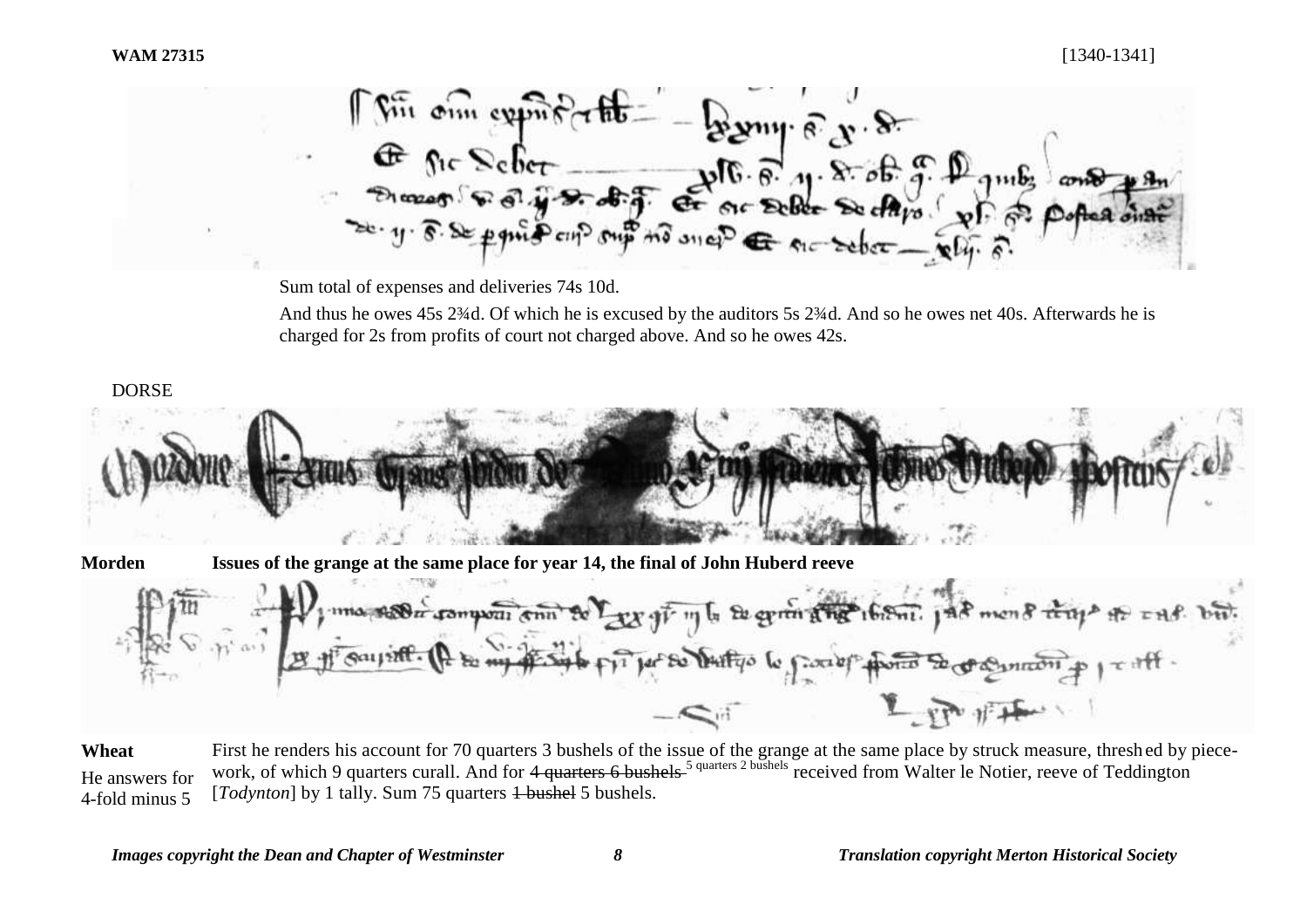A no phio ibiom  $|$  phis 16.8m  $160m$  annul  $+$ 110 A no plus ibirni  $\mathfrak{O} \mathfrak{l}$  us  $\mathfrak{r}$  in to  $\mathfrak{r}$  or  $\mathfrak{r}$  or  $\mathfrak{r}$  .  $n_1$  rihan m cond seifro পুস পিকি Meet 41 6. Justia Hereran

Of which in sowing over 63 acres ½ rood of which in Southberworthe 10 acres, and no more at the same place because 12 acres are sown with barley;<sup>\*\*</sup> in Thistalcroft 7 acres, no more at the same place because 15 acres lie uncultivated; in Durantesfeld 9 acres 1½ roods; in Gillenehelde 17 acres; in the Bouttus atte Hache 4 acres 1½ roods; in the Helde atte Cherche 7 acres, and no more at the same place because  $\frac{19^{29 \text{ acres } 3 \text{ roots}}}$  lie uncultivated; in Snakeshul 6 acres; and in Northberworthe 2 acres 1½ roods, and no more at the same place because 5 acres are sown below with rye; 18 quarters 2 bushels, over the acre 2 bushels 1 peck plus in total 4 bushels. In customary payment to sower 1 bushel. In maslin for servants' livery 8 quarters curall wheat. Delivered to brother William Dumbulton keeper of the granary as far as Westminster 33 quarters wheat by 1 tally. Delivered to brother Richard de Wynton bailiff as far as Westminster 1 quarter 4 bushels. In expenses of the same ...

l *\*\* No entry for sowing barley, in Southberworthe or elsewhere, is given in this account under Barley. The account for the second part of the year is not extant.*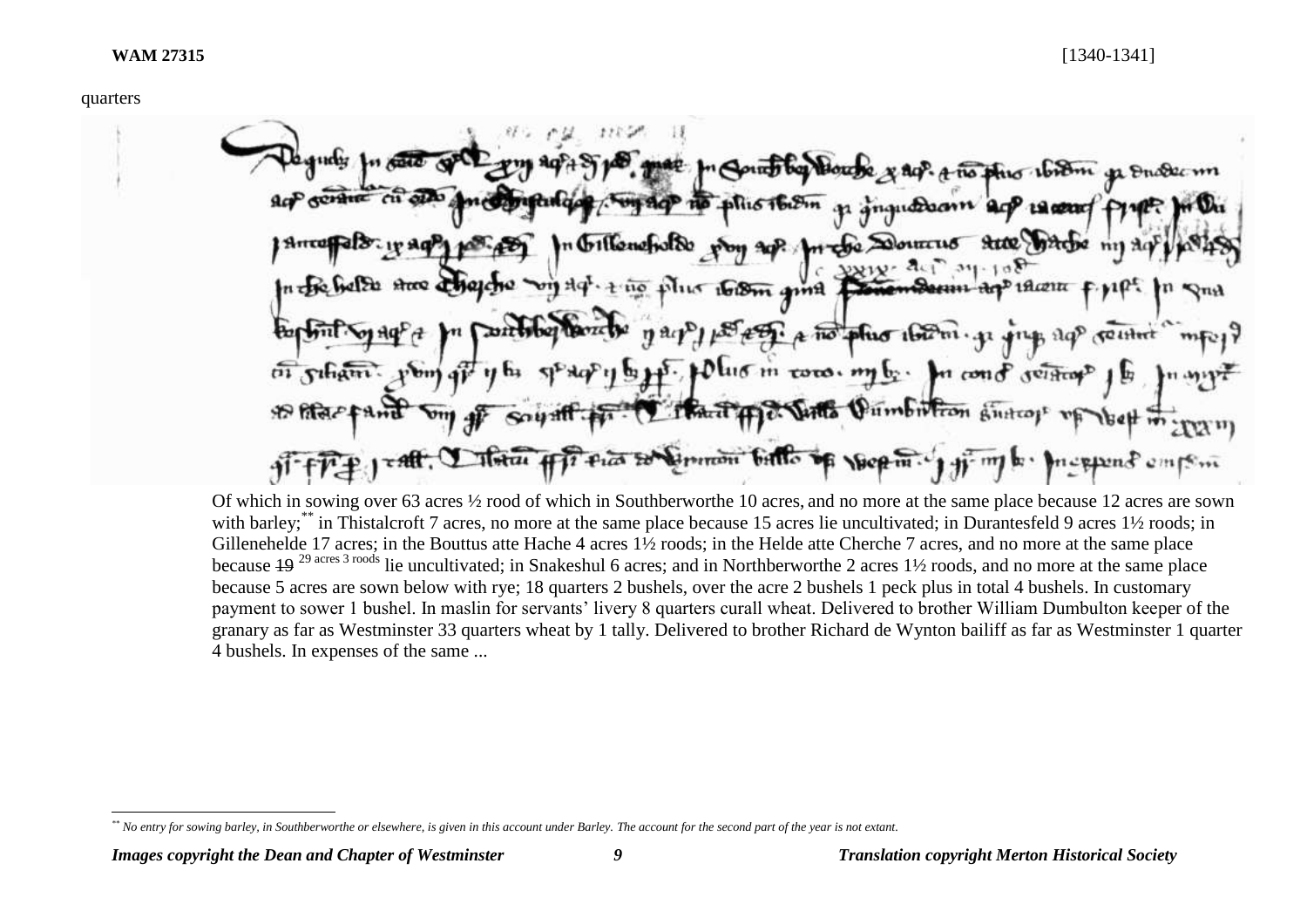7s 6d

otom p Ratus manep municus. tout month . 1 b; p Date om comop manner agent in supply show Out country your famously  $m$  wasn't  $-\frac{1}{2}x^2+\frac{1}{2}y^2+\cdots$ 

... coming to the same place for superintending and regulating the state of the manor 1 bushel by 1 tally. In expenses of the men of Earl Warenne tarrying in the manor around the feast of the Epiphany of the Lord 2 bushels. Taken by sold to William de Batesforde taker of wheat of the lord Duke of Cornwall in the month of November  $\frac{1}{2}$  quarters.<sup>5 quarters 5 bushels</sup> And in sale 1 quarter 3 bushels. In sale at the audit 2 quarters. Sum 70 quarters 1 bushel.†† And there remain 5 quarters 4 bushels wheat, of which 1 quarter curall.

If it substitute grain and them past mount they are not the my you substitute pono to Statified p j valle The for world support if

**Rye**  He answers for 3-fold plus 1 bushel 3¾d The same answers for 6 quarters 1 bushel rye of issue of the grange there by struck measure threshed by piece-work. And of 4 quarters rye received from John Godwyne reeve of Battersea by 1 tally. Sum 10 quarters 1 bushel. Of which in sowing over 5 acres in Northberworthe 1 quarter 4 bushels, <sup>3 bushels 1 peck</sup> over the acre 2 bushels 1 peck, plus in total 2 bushels. And in maslin for servants' livery 8 quarters 5 bushels. In sale at the audit 3 pecks. Sum as above. And none remains.

l *†† These figures total 70 quarters 2 bushels.*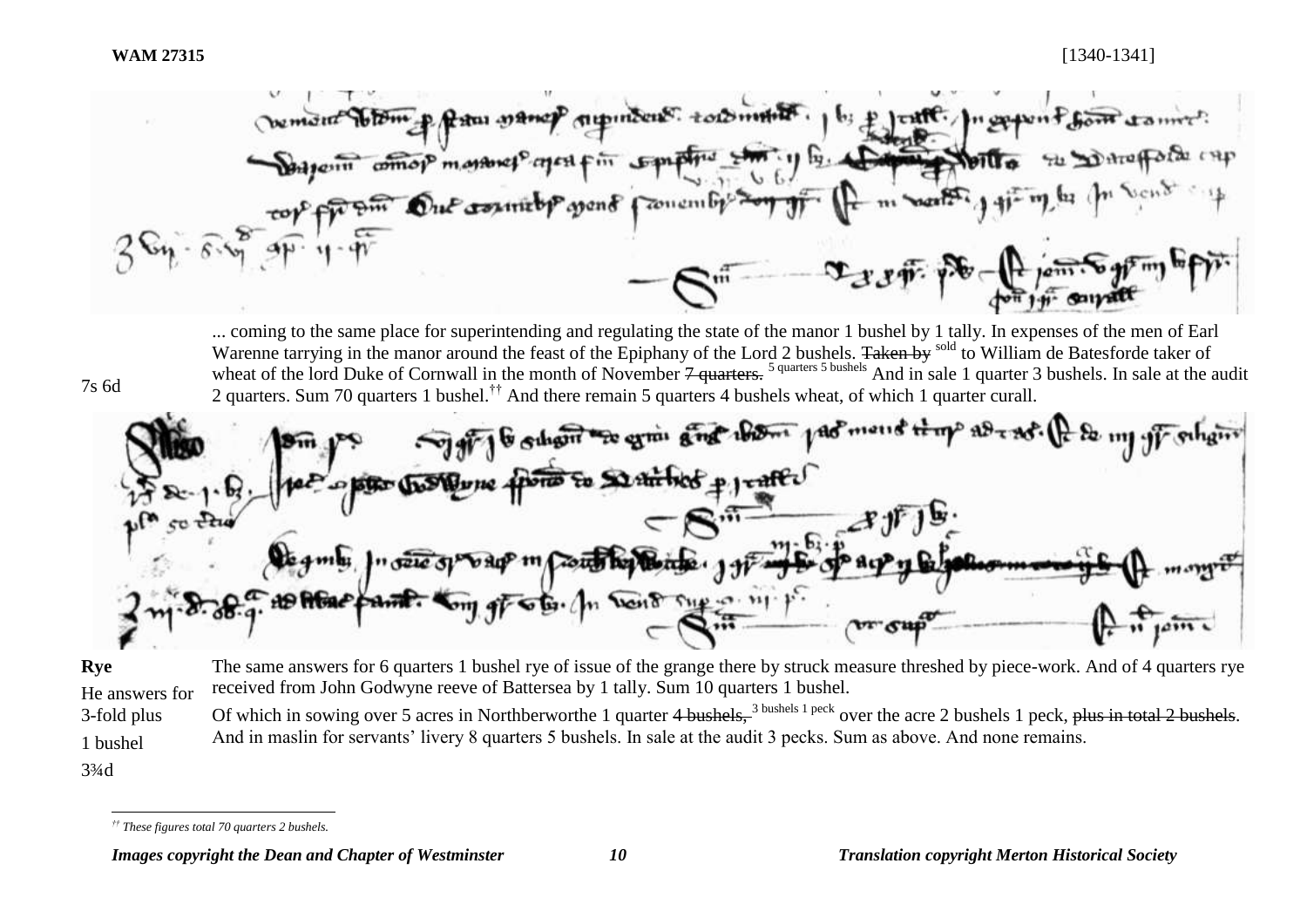**WAM 27315** [1340-1341]





**Oats** The same answers for 5 quarters of part issue of the grange there by struck measure threshed by piece-work. And for 5 quarters 6 bushels 1 peck oats of the same issue by estimation in sheaves. Sum 10 quarters 6 bushels 1 peck.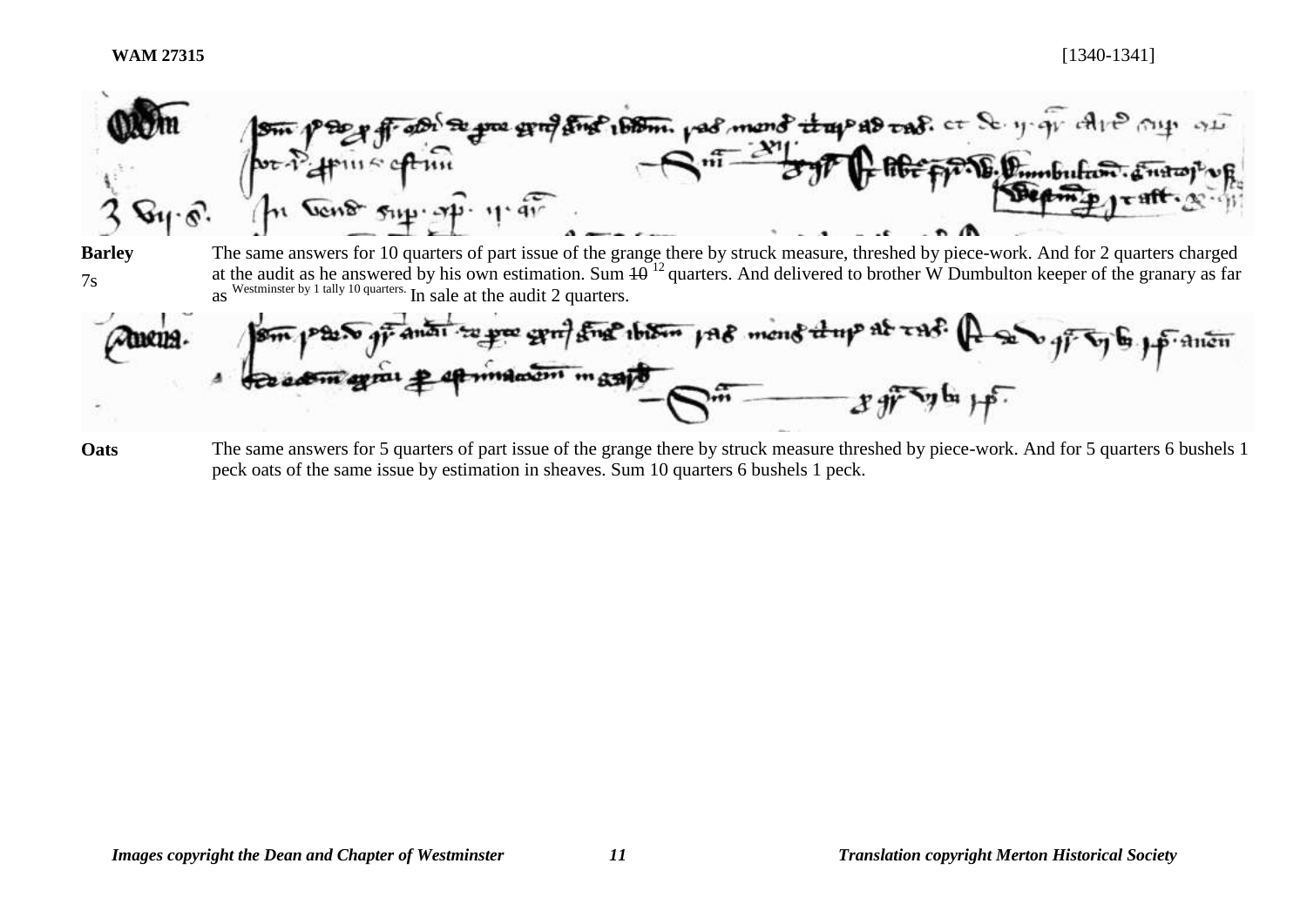$3/4d$ 

l

comp compore Set fugitous: 11 cance PASK 50 apiciois orany buy gajt. then. **VIT noctor**  $\sqrt{20n}$ abbent? about The 11 of CH ancino es a mapun suap THE TOMOUS

Of which in meal made for servants' pottage for the period of the account  $5<sup>4</sup>$  bushels. In fodder for 2 carthorses from Michaelmas until 26<sup>th</sup> January for <del>119</del> <sup>118</sup> nights, 3 quarters 5<sup>1/2</sup> bushels <del>3 pecks</del>, taking per night 1 peck. In fodder for 16 oxen from the last day of October until 26<sup>th</sup> January for 87 nights by estimation in 348 sheaves oats 5 quarters 6 bushels 1 peck, taking per night 4 sheaves of which 15 sheaves render 2 bushels. In fodder for the horse of brother R de Wynton bailiff for his coming 2 bushels by 1 tally. In fodder for the said 2 carthorses for 15 days harrowing at the sowing of wheat in the month of September before Michaelmas day, because sowing began at this time. 3 bushels 1 peck<sup>‡‡</sup> taking per night 1 peck. In sale at the audit 1 bushel 1 peck. Sum as above. And none remains.

**Multure of the**  The same answers for 2 quarters 1 bushel multure of part issue of the mill. And accounted in servants' livery. And none remains. **mill**

*<sup>‡‡</sup> 3 bushels 1 peck is 13 pecks/nights, not the 15 listed.*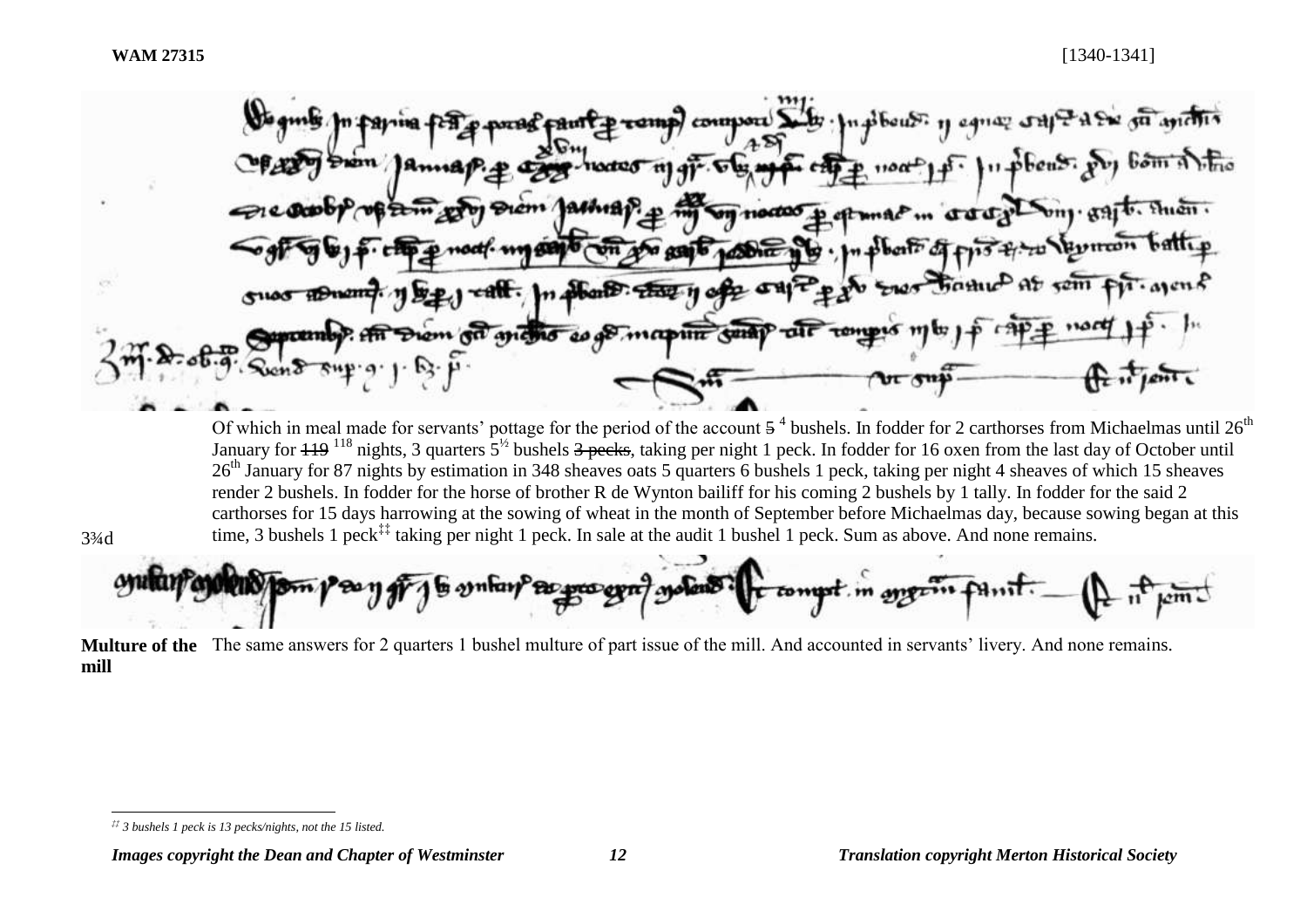5s

hine.  $A$  )  $Q$  and  $\sigma$ 

**Maslin for servants** The same answers for 8 quarters curall wheat, 8 quarters 5 bushels rye and 2 quarters 1 bushel multure received above for liveries. Sum 18 quarters 6 bushels.

> Of which in livery of 1 carter, 4 servant ploughmen and 1 dairy worker from Michaelmas until 9<sup>th</sup> April for 27 weeks 3 days, 16 quarters 2 bushels, each taking a quarter per 10 weeks. In livery of one shepherd from 24<sup>th</sup> December until the said 9<sup>th</sup> April for 15 weeks 1 quarter 2 bushels taking a quarter per 12 weeks. because the lord enclosed pasture and others who owe sheep paid the shepherd by order of the bailiff Given to 1 rook-scarer at the winter sowing 1 bushel. In sale at the audit 1<sup>1</sup>/<sub>2</sub> quarters. Sum 17 quarters 7 bushels. And there remain 7 bushels maslin.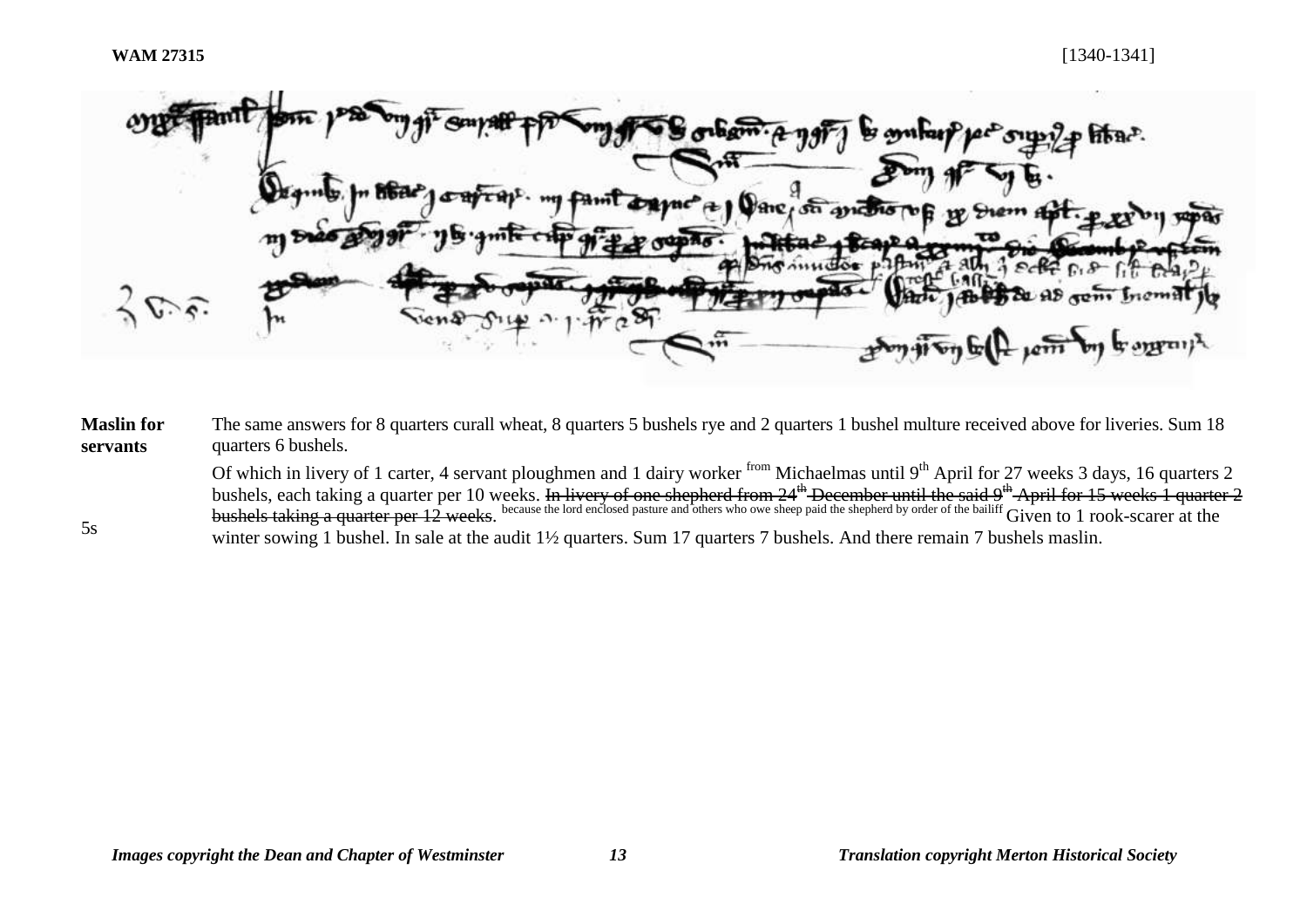

**MINTO** 1 tam<sup>p</sup>cane **Carthorses** The same answers for 2 carthorses from the remaining. Sum 2. And there remain 2 carthorses. **Draught horses** The same answers for 3 draught horses from the remaining. Sum 3. And there remain 3 draught horses. **Oxen** The same answers for 15 oxen from the remaining. Of which in sale because infirm 1. And there remain 14 oxen. **Bulls** The same answers for 1 bull from the remaining. And there remains 1 castrated [*castt's*] bull. wate  $R_{\rm t}$ Amal So joi **Cows** The same answers for 10 cows from the remaining. Sum 10. And there remain 10 cows. **Bull calves** The same answers for 1 bull calf from the remaining. And there remains 1 bull calf.

**Yearlings** The same answers for 1 yearling from the remaining. And there remains 1 male yearling.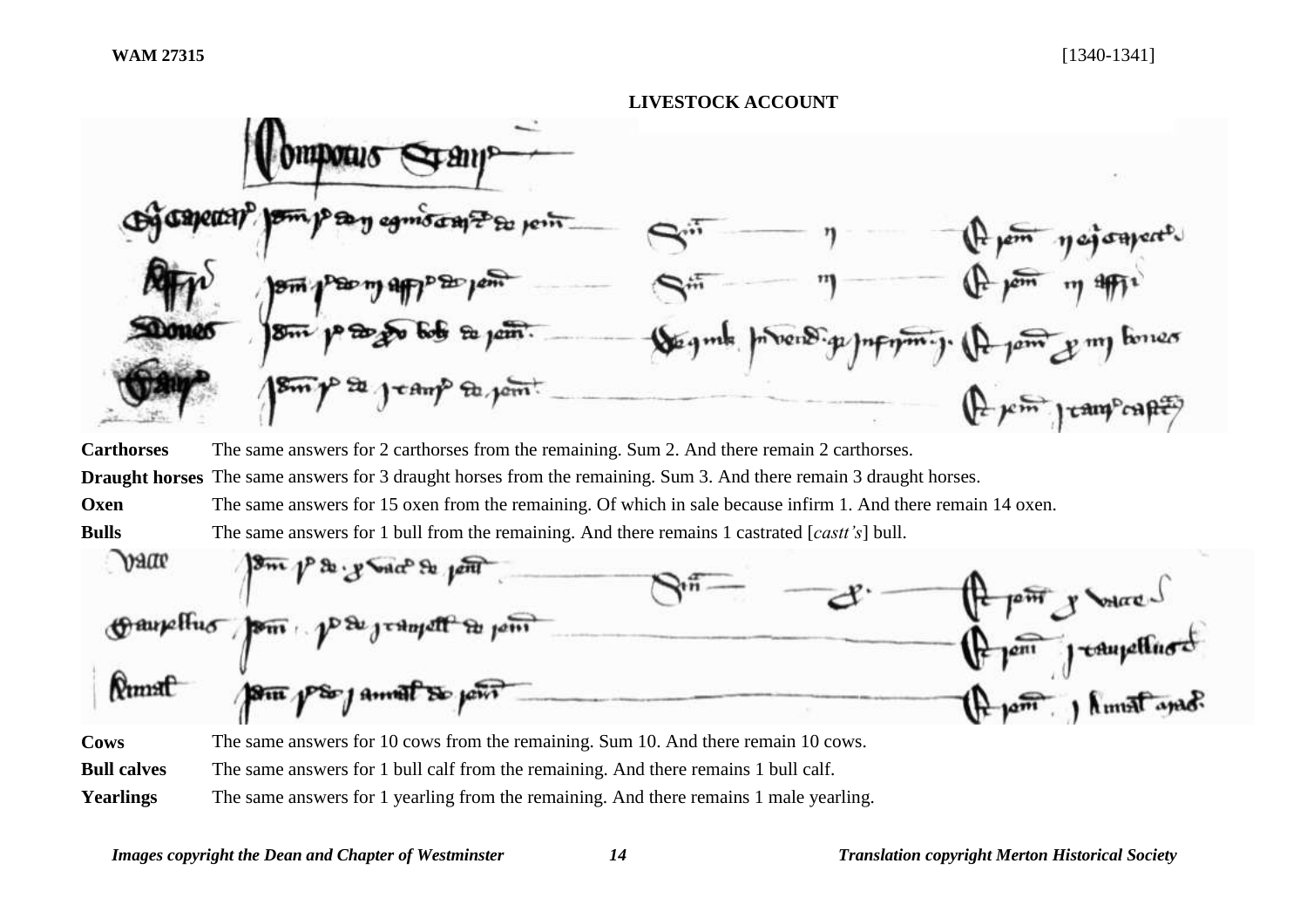

**Piglets of issue** The same answers for 5 piglets of issue. And sold below. And it balances.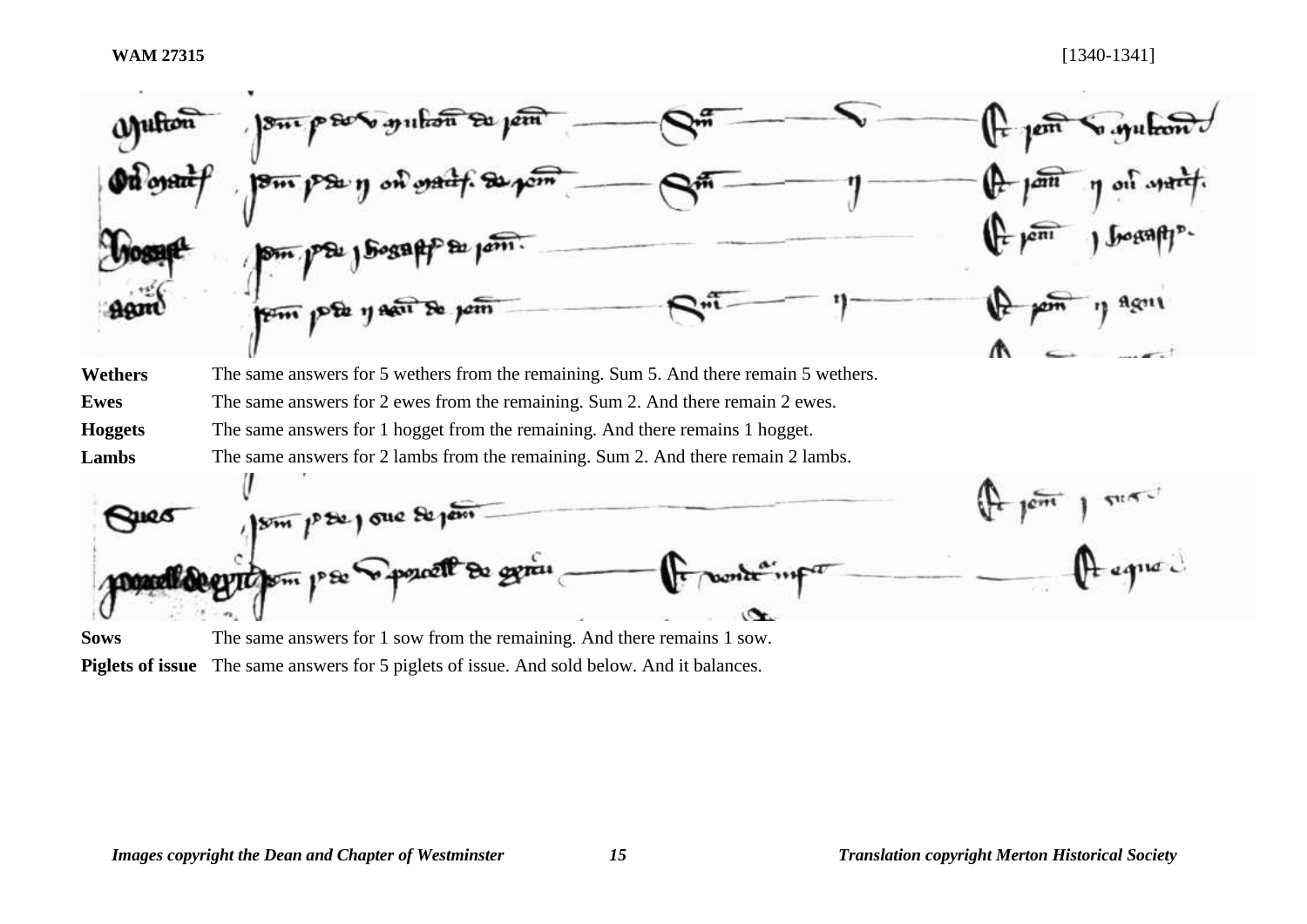

Of which delivered to brother Richard de Wynton bailiff as far as Westminster 10 by 1 tally. And in sale 15 geese. Sum 25. And there remain 2 ganders and 4 breeding females.

**Capons** The same answers for 12 capons from the remaining. Sum 12.

Of which delivered to brother Richard de Wynton bailiff as far as Westminster 8 by 1 tally above with geese. And in sale 4. Sum as above. And it balances.

**Cocks and hens** The same answers for 1 cock and 12 hens from the remaining. And for 10 from rent at the Christmas term. Sum 23.

Of which taken by <sup>in sale to</sup> poulterer [*polliter*] of the lord king 10 hens. Sum 10. And there remain 13, of which 1 is a cock.